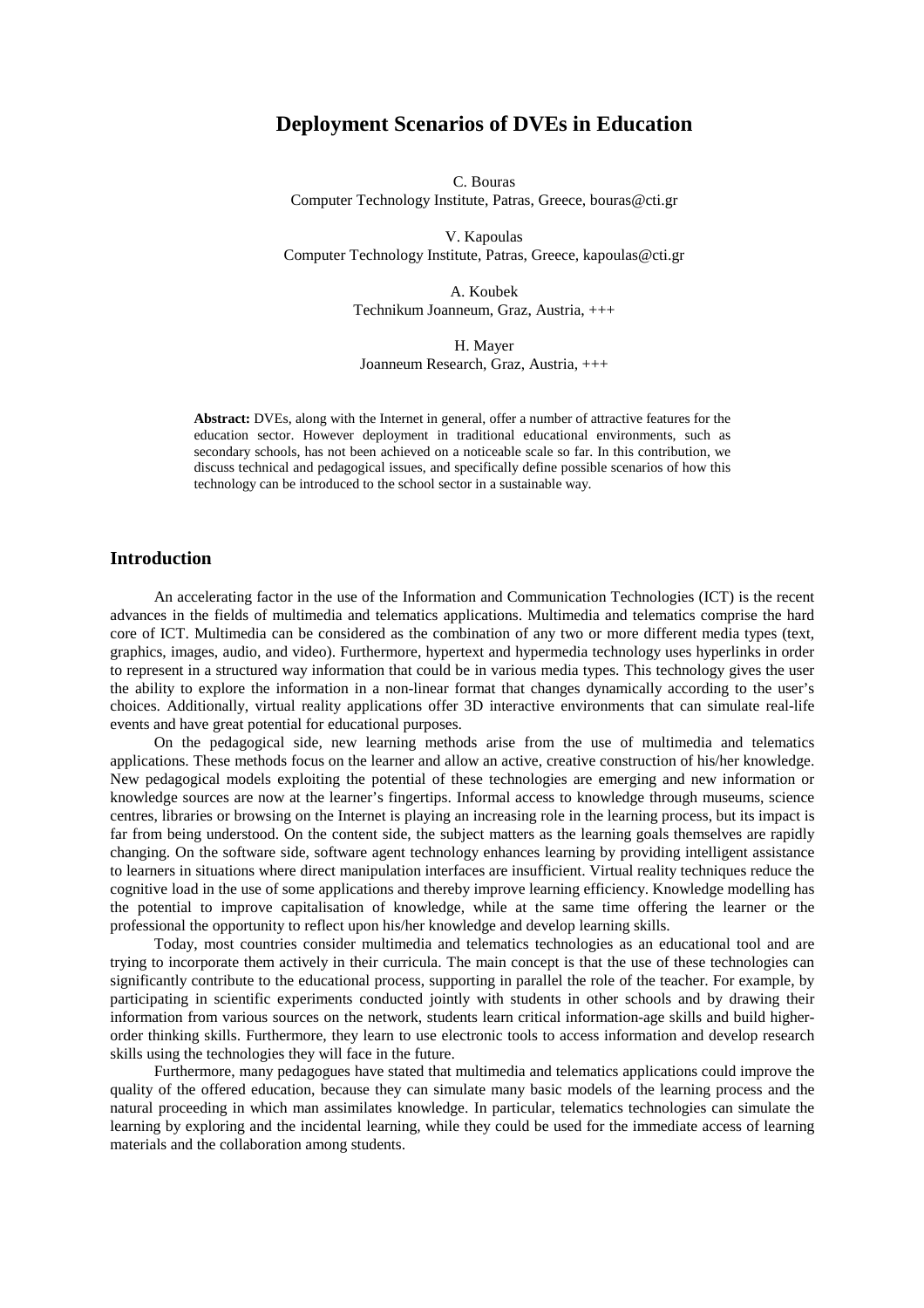## **Distributed Virtual Environments**

A simple definition of a Virtual Environment (VE) is a computer-generated simulation, and the term usually implies the use of 3D computer graphics in the interface. VEs can in addition be multi-user, supporting multiple interacting users, and distributed, running on several computers connected by a network. It has become common to refer to a VE with both these additional properties as a DVE (Distributed Virtual Environment). A Distributed Virtual Environment (DVE) allows a group of geographically separated users to interact in real time. The environment in which a DVE user is immersed is three-dimensional to the eye and ear. Moving in the environment changes the user's visual and auditory perspective. Unlike a video conferencing system (where an attendee's screen shows other attendees in their own video-conferencing rooms), DVE users assemble in a virtual world - they are all seen, for example, seated together around a conference table in one room, or walking together in a virtual building. Every user of a DVE appears in the computer environment as an avatar - either a customised graphical representation, a video of the user, or some combination of both -, which he or she controls. The user, besides interacting with one another, also deals with one or more computer simulations. While in use, a DVE can change continually, in every aspect. Further, a DVE can grow dynamically by accepting contributions of objects and structures from many sources. On one hand, interactivity is a basic requirement of all virtual environments. On the other hand, distributed virtual worlds require a certain level of persistence to achieve the impression of a single shared world. Persistence is realised by distributing and synchronising user input as well as user independent behaviour.

Virtual environments provide a way to combine the best features of real-world information navigation memory of places and visual cues - with the best features of online navigation - fast searches and sorting and quick cross-referencing. By being able to manipulate data the same way we manipulate objects and ideas in real life, we can spend more time creating and understanding things and less time figuring out how to operate them. A well-designed environment can help us experience things in a larger context and pick out useful information from complex systems. Environments that mirror the physical world can show us exactly what is going on and keep us informed. Such DVEs could be used as collaboration and training tools. One can integrate interactive learning objects into a DVE and have people learn in that environment by doing and communicating with others. Furthermore, it is possible to provide educational material in many different media formats through a virtual world, giving to the users a unique experience. One advantage of VEs could also be to provide remote access to expensive and/or specialised laboratory hardware.

### **The role of DVEs in education**

Implementations of DVEs, along with the Internet in general, offer a number of attractive features for the education sector:

- They may have cross-platform compatibility.
- Software for creating DVEs content can be downloaded for free.
- As some DVEs sit upon the World Wide Web, existing student knowledge is applicable, easing use.
- Pupils are used to DVEs from popular games, and expect immersion from innovative computer applications. DVEs in education can be used in various ways but the most promising ones are either as mediums for

education and research or as collaborative mediums.

#### *As a medium for education & research*

DVEs are being proposed as a means to facilitate both teaching and research in the educational sector. Indeed this is the most obvious role for DVEs. Three-dimensional content can be created and distributed to one's own students, or made more widely available to learners across the globe. There are plenty of obvious applications for educational simulators in a number of fields: physics, planetary exploration, archaeology, biology, and chemistry all can benefit greatly from better visualisation technologies. The point of these systems is not necessarily the amount of things that can be done with them but the fact that students can have the power to create them on their own and can find it fun and motivating to do so. Any textbook or course materials that have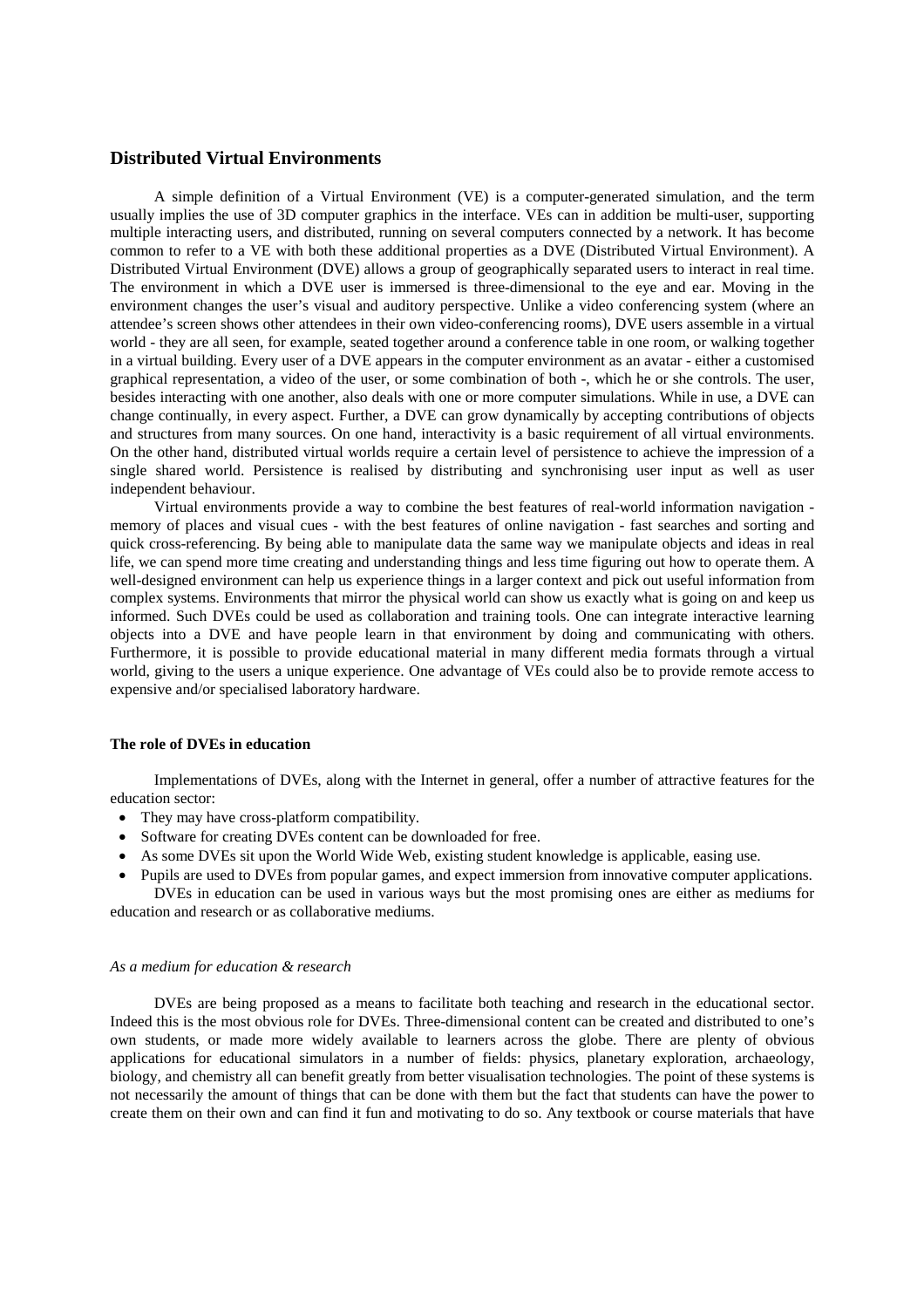3-D graphics, such as architecture and engineering, may benefit from DVEs. If the course materials, or the research papers, require multiple drawing of a 3D object or space, then clearly DVEs will give benefits.

More abstract representation -that is data visualisation- is also increasingly supported. Data visualisation can be easily supported in that the objects can use an anchor node to point to textual, tabular material describing the data in other forms. This ability will extend the range of subjects that benefit from DVEs to include those that not only deal with spatial objects but also call upon quantitative data that can be spatially represented, such as the social sciences.

### *As a collaborative medium*

One of the longer-term opportunities, but possibly the most exciting, lies in the educational use of the shared spaces for distance teaching and project collaboration. The communicative worlds, similar to those described above, would allow for students and stuff to engage in distributed meetings, seminars and tutorials. A number of trials using these existing technologies are being tried.

Increasingly the Universities seek to adapt, supporting learning-for-life, in addition to more conventional students. Such technologies may mitigate some of the problems of isolation that distance learning brings. The students not only access course materials, but also meet in social spaces to discuss them with stuff and fellow students.

Collaborative virtual environments provide gathering grounds for new communities and types of interactions, and they give people a voice like they have never had before. We can share experiences and visions and learn to understand the other person's point of view. We can attend concerts, act in plays, and attend classes with an international audience. As long as people have something to say to somebody else, they can say it online.

## **Virtual European School**

VES is a European project in the Educational Multimedia Sector, aiming to build up a comprehensive resource on teaching and learning material for secondary schools (pupils 10-19). The offer of the final VES system (ready in February 2000) will contain multimedia material, CBT products, and also additional background materials, such as passages from schoolbooks, or Internet resources. A major strength of VES is that a large consortium of educational publishers supports it. Over 20 publishers from 4 countries participate in VES providing content and designing the system in such a way, that VES fits into the working process of publishing houses. Therefore a smooth work-flow for delivery of material is guaranteed, and VES has the potential to become in short time one of the primary providers of on-line material in the major participating countries, that is Austria, Italy and Greece. However, in order to become a successful system, VES not only needs to fit the needs of publishers, but also the needs of its end-users, that is pupils and teachers in their role as multipliers. In order to integrate schools in the design process, VES has established a continuous feedback process in each of the three VES countries. In each country a regional school-network is collaborating with VES. Ideas are brought to the schools for evaluation and feedback is integrated into the design process. VES will be turned into a commercial system in the beginning of 2000. Billing and Copyright issues need to be implemented in a sustainable way. These topics will be essential for the success of the exploitation strategy of VES.

# **Deployment scenarios of DVEs within VES**

### **Pedagogical issues**

Using innovative technologies, VES aims to support new ways of learning. Providing students an access to the whole base of learning material gives them the opportunity to become more autonomous in their learning process. Students will no longer rely on only one source of information, but will be able to compare different sources and find additional information on their subject.

A typical example could be a DVE discussion platform on the various parliamentary systems in Europe. The DVE environment could provide the data, but the pupils can discuss on which voting or representation rules seem the most effective and democratic ones. For younger pupils a DVE on different climates throughout Europe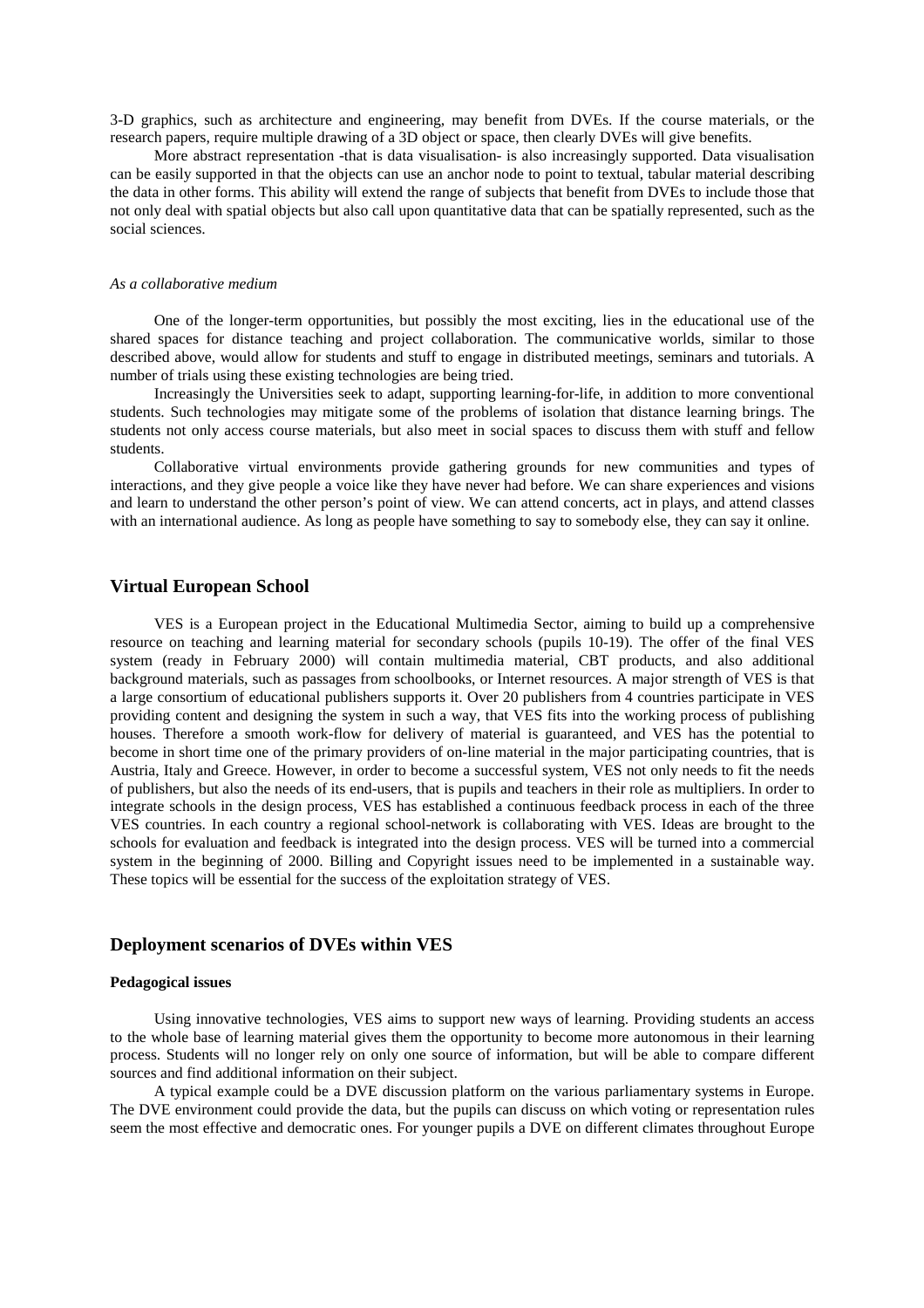would be more appropriate. A teacher can be present in such an environment, monitoring the cross-national discussions, and intervening only on specific open questions.

The key feature in these applications is immersion. DVEs can give a three-dimensional realistic view of an environment or situation. Therefore navigating within a DVE, learning is an active, explorative process. Views of the environment are individual, since persons are located in different positions in the environment

However, immersion opens the road to new forms of electronic communication. As described in the example above, students are enabled to explore the DVEs together. Therefore they can exchange views on topics represented in the DVE and cross-national teamwork can take place. These communication processes are essential to DVEs.

An even stronger form of communication, which will be enabled in VES, is transnational role-play. These forms of learning are ideally fitted for virtual environments. Through avatars, pupils can take specific roles in discussions, and learn to take points of views, which they naturally would not be inclined to. It is known that roleplays can open up prejudices of learners and also help them to overcome personal fears and inhibitions.

#### **Scenarios of usage**

Using DVEs in education encounters several obstacles. First and most important the limited bandwidth with which most schools are connected to the information infrastructure. However also more soft facts, as the missing of VR content, and the very limited experience of teachers with this sort of technology, need to be taken in account, when one designs a learning platform based on DVEs.

Within VES this problem was tackled, by defining several strategies, how to introduce DVEs to the target groups. More specifically there are three main scenarios envisaged:

- DVEs as Web site entry and navigation tool: A DVE used as main VES user interface, which leads, through objects allocated into that world, to other VES functionalities, such as search, compose or retrieve content. These functionalities in a first development step can be traditional functions (chat, newsgroup, search, etc.).
- DVEs as learning units: VES will contain many individual learning units from different content providers. Some of those learning units could be DVEs, as fixed virtual worlds where objects in those worlds could be linked to specific content objects (such as texts, videos, and simulations). Further of course in such environments VR objects are envisaged. Participants can interact with objects, and gain access to the relevant learning units.
- DVEs as general content user interface: As a third development step, it is planned to provide a DVE tool set to teachers, containing several model worlds and a database of 3D objects to be allocated into these worlds by the teachers.

In sequel we present these scenarios in more detail.

#### *DVEs as Web site entry and navigation tool*

The Virtual Learning Centre represents an attempt to build a learning environment combining real life situations, educational principles, virtual reality features and WWW technology features. The development scenario foresees, that in a first stage the Centre, will be merely an entry point to traditional functionalities, such as search, browse content etc. in a two dimensional interface.

However the aim is to evolve this entry point to a fully functional Virtual Learning Centre. Within this Centre the participant will have access through familiar objects to typical functions. One example abstraction that we use for representing the stored material of the VES system is a building of an exhibition centre, where publishers have their own place to display their educational products. The centre is organised in halls, or thematic units. Each hall is organised around a learning subject, like natural sciences, art and culture, technology, foreign languages and others. Furthermore, each hall that represents a specific subject is divided in rooms, where each room represents a different learning age.

Every room of the centre offers different material, but the structure of the room is the same for all. In every room, there are kiosks that represent the publishers that put material in the VES system. Every publisher has its own kiosk in every room, where it displays the material that belongs to him. In the kiosks there are entities that represent the content material of that publisher. For example, a user can go to a kiosk, select a book, open it, see the metadata information about it that is stored in the database of the VES system and if he is interested in this item then he can view or download the relative content unit. There is physical representation of the most recently added items in the database, while the older items are inserted in a list, which the user can browse and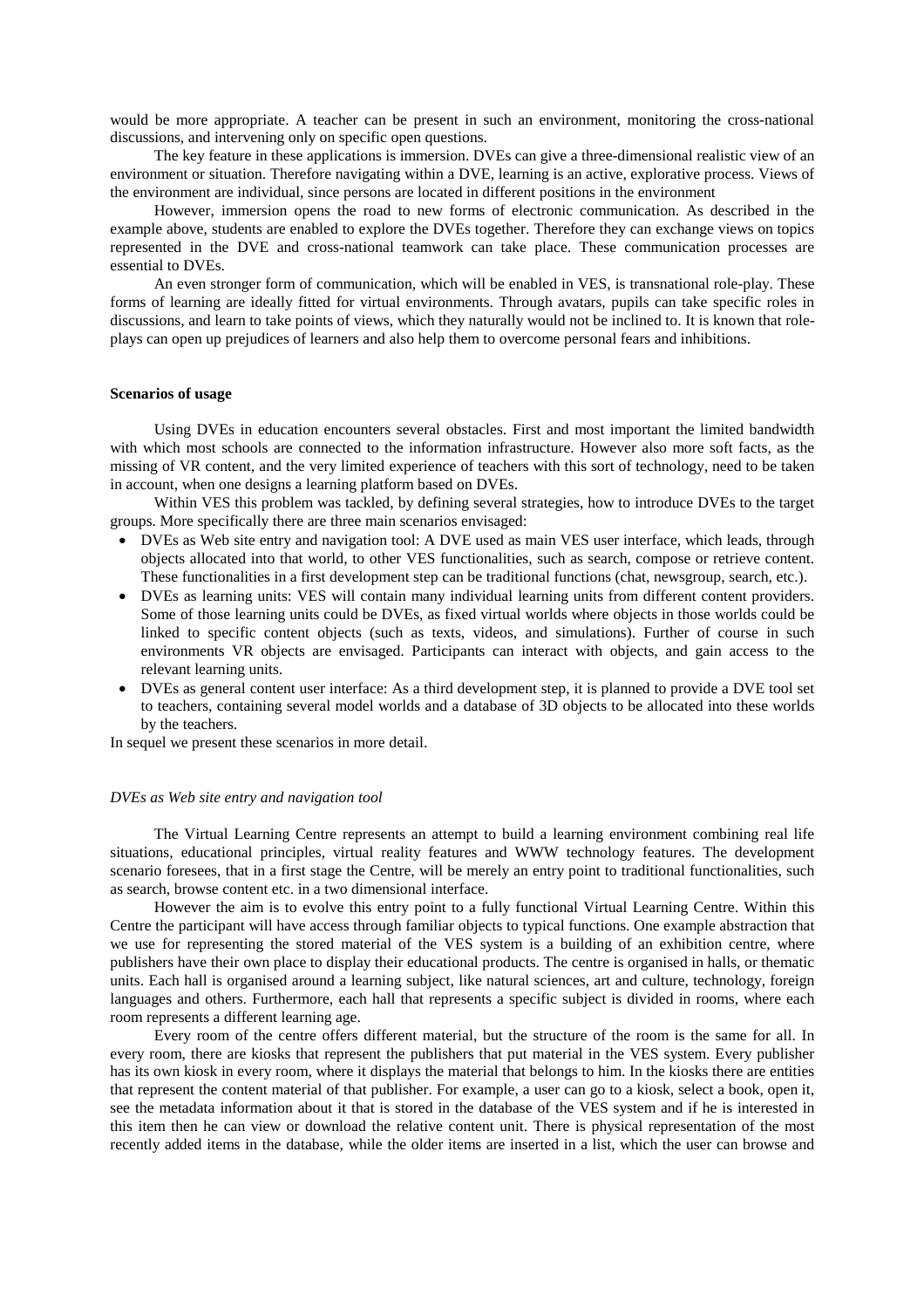select to view any of these. In this way there is no need to have physical representation for every content unit that is stored.

Having this hierarchical structure, the DVE environment becomes very easy for the user to navigate in it and find the material that he wants. In addition, the user can get used to the virtual environment after some visits and not get lost in it. Every room of the centre is a separate small file of a virtual world, reducing thus downloads times, and the user can go from one room to another through appropriate portals.

The Virtual Learning Centre comprises a number of other spaces characterised by function. There is an information centre where the user can get available information about the environment, the rooms and how to get there, latest news and others. Furthermore, there exist a conference room where predefined lectures, presentations, seminars and other events take place. As the VES system expands there will be and other rooms with specific functionality.

In every virtual world that represent a room, the user has the ability to interact with the world through appropriate buttons that are positioned in a different frame in the browser window. Thus, there is a function that gives the user the ability to see in a plan view where is located every time and find his way to other rooms. Also, the user can switch viewpoints, take predefined paths, or view certain simulations of specific tasks in the world. At every time, the user can obtain help about the environment and how to use it.

#### *DVEs as learning units*

DVEs are not at all common in the educational sector, and especially educational publishers have hardly any experience in this field. Building a comprehensive resource on learning material, based on VR techniques, is currently not feasible. ´

In the case of content production, it is possible to circumvent this problem by starting to develop single DVE content units, where a clear educational added value can be seen, and where content providers (in the case of VES publishers) are sustained by VR specialists in the creation of such worlds.

In the VES context these worlds are planned to be non-populated, but rather targeted at immersion properties of DVEs. An example could be the simulation of sewage treatment plant, where all the work cycles are shown, and the reaction of the system is simulated when different mechanism are being used. Limiting the DVEs to this scope not only facilitates the production and technical issues, but also gives a controllable way for teachers not used to this technology to adopt virtual environments in classroom teaching.

Within VES this development step is certainly not seen as an end-point, but rather as a first step towards deployment in school use. Once teachers, as multipliers get acquainted with this novel form of content, more interactive and open environments will be inserted.

#### *DVEs made from collections of building blocks*

The most advanced scenario, in terms of user integration is the one of DVEs as general content user interface. In this case it is envisaged that all content is allocated into virtual worlds. The working scheme would foresee that publishers and VR experts create an abundant database of basic DVEs and base objects, which can populate the environments.

An example of such a unit could be a VR timeline. The time-line indicating the years (or centuries) would present the basic DVE, while the base objects would be for example figures (e.g. an image of Napoleon), scenes and movies (a short video on life-style during French revolution period), but also more basic objects as dictionaries, notice boards, etc. Teachers would then take the empty world and populate it with the objects suiting their needs, associating to the base objects functions defined by them.

A user analysis performed within the project VES has shown that this deployment of DVEs is currently not sustainable in most educational settings. Therefore it is necessary to start out with the less advanced scenarios, in order to acquaint teachers to the new technology.

## **Design Issues**

The design of a Virtual Learning Environment can be based on the idea of an exhibition centre, where the educational material is organised hierarchically according to a universal or subject-specific classification scheme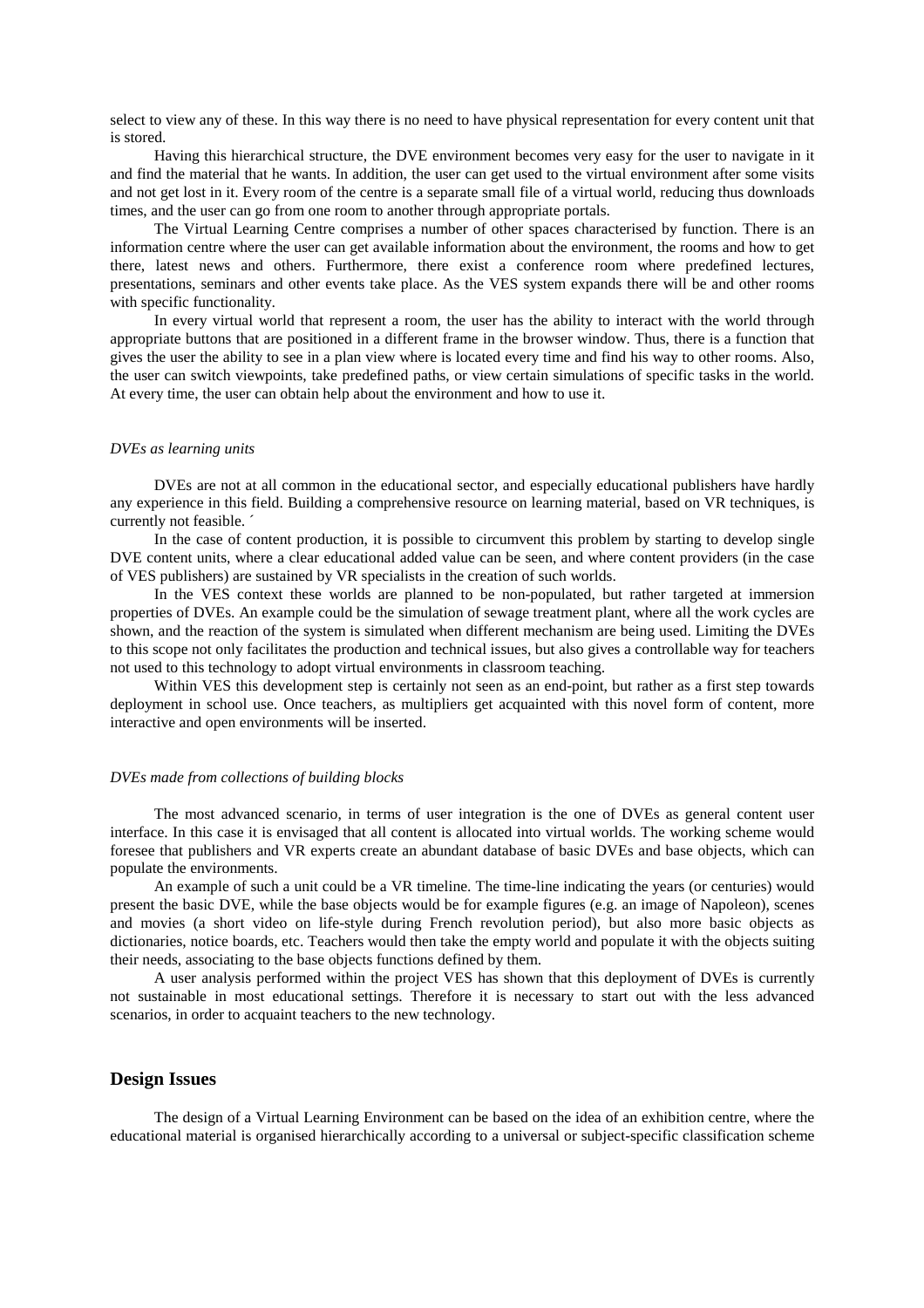for educational content. The exhibition centre is organised in "thematic halls"; each of them organised around a learning subject, such as mathematics, science, geography, art and culture, foreign languages, etc. Each "thematic hall" representing a specific learning subject is further divided into rooms representing the subdivisions of each subject according to the classification scheme. Moreover, at the bottom level of the hierarchy there exist rooms representing educational content for different learning ages.

In order to have a user-friendly, integrated, and interactive user interface, the 3D environment of the Virtual Learning Environment can be combined with several HTML frames, each of them having its own functionality. Thus, one frame is used for embedding the Virtual Learning Environment, another is used for displaying status messages to the user and the rest display a console of buttons for interaction with the Virtual World. For example, there always exists a plan view representing the current user's position at the Virtual Learning Environment and facilitating the navigation through different rooms. Also, the user can switch viewpoints, take predefined paths, or view certain simulations of specific tasks in the world. Finally, the content units that the user selects to view are displayed in a separate window so that the main console is always visible, avoiding in this way continuous back and forward actions.

## **Implementation Issues**

An approach is to use VRML for the implementation of the Virtual Learning Environment. VRML is an acronym for the Virtual Reality Modelling Language. The aim of VRML is to bring to the Internet the advantages of 3D spaces, known as VRML worlds whether they comprise environments or single objects. The ISO/IEC 14772-1 international standard specifies the current version VRML 97. VRML offers a number of attractive features for presenting educational material including ease of use and cross-platform compatibility. VRML defines most of the commonly used semantics found in today's 3D applications such as hierarchical transformations, light sources, viewpoints, geometry, animation, fog, material properties, and texture mapping. A VRML world is written as an ASCII file, which is interpreted by a VRML-compliant browser and converted into a 3D display of the described environment.

Another approach for the implementation of the Virtual Learning Environment is to use Superscape's VRT, which is an application for creating 3D environments. The file format of VRT worlds is SVR, which is a compressed binary file that contains all the geometry, textures, sounds and behaviours needed for the interactive 3D world, in a highly compact and encoded form, giving short download times and rapid set-up times. The 3D browser that displays VRT worlds is called Viscape and it is freely available. VRT has also a purpose-built behavioural control language, called Superscape Control Language (SCL) which is based on the C language. SCL is a compiled language and each program consists of a list of commands that are executed in every frame. SCL can be used for writing programs that create links to other pages and add intelligence, animation and other specific behaviour to objects. Furthermore, SCL provides read and write access to documents stored on a Web server through HTTP.

In order to add the capability of, more than one, users accessing the same Virtual Environment at the same time and to create a Distributed Virtual Environment (DVE), a communication platform is needed for performing the interaction between the different users across the network. A DVE provides the users with access to a shared 3D environment. All participants are presented with the illusion of being located in the same place, such as in the same room, building, or terrain. That shared environment represents a common location within which other interactions can take place. The shared environment presents the same characteristics to all the participants. For example, all the participants could get the same sense of the temperature and weather, as well as the acoustics. Additionally, DVEs provides some way of communication between the participants by means of typed text, voice, etc. A DVE system consists of four basic components that work together to provide the sense of immersion among users at different sites. These are a graphic display, communication and control devices, a processing system, and a data network.

The main commercial platform for implementing DVEs from a VRML or a SVR world is the Blaxxun Community Server. The Blaxxun Community Server is a multi-user server that supports the operation, administration and usage tracking of virtual worlds that many users can inhabit simultaneously. It is an open system that supports all the relevant standards: HTML, VRML, Java, vCard, ActiveX, OCX, Direct3D and OpenGL to enable 3D multi-user interaction and it works together with the Blaxxun Community Clients.

The implementation of a DVE from a VRML or a SVR Virtual World can be accomplished by setting-up the Blaxxun Community Server, configure the Virtual World as a DVE using the appropriate set of parameters, and tuning the system by carefully adjusting the values of certain parameters.